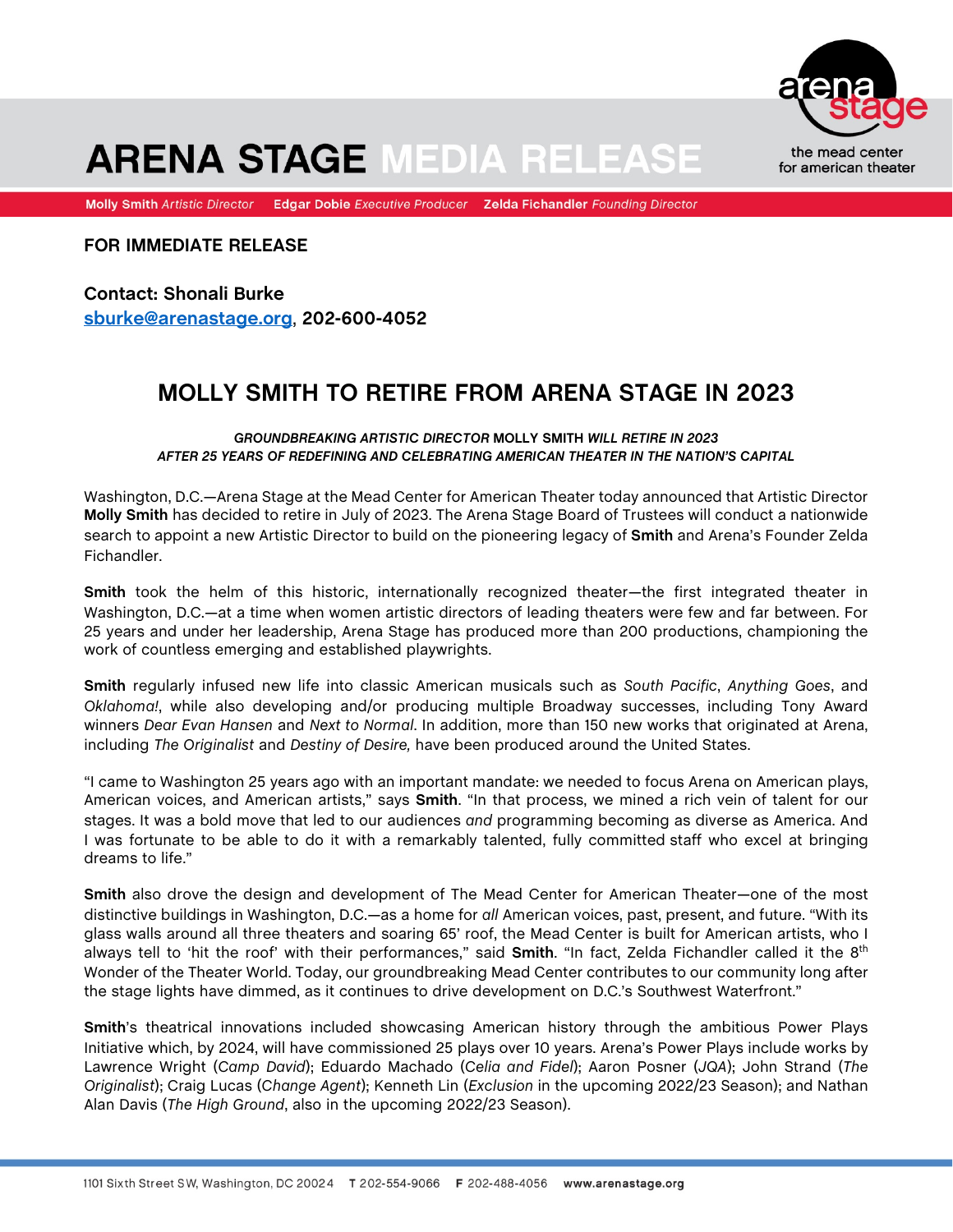**Edgar Dobie**, Arena's Executive Producer, has worked with **Smith** for 13 seasons, and calls their day-to-day balance of ambition and capacity "an amazing run for any partnership, especially when spent with an artist and executive like Molly who knows her heart and mind, and remains a pioneer." He continues, "With her talent and innate instinct for building a legacy worth protecting but also sharing, Molly is nothing short of spectacular."

**Decker Anstrom**, Chair of Arena's Board of Trustees, proffered a touching salute to **Smith**: "Molly Smith has built an indelible legacy of excellence, creativity, inclusion, and bold leadership during her remarkable 25 years as Arena Stage's Artistic Director. Arena Stage, our Greater D.C. community and, indeed, all of American theater will be forever the better for what she has accomplished."

Born into a family of actors, **Smith**'s early years in the theater have long since become industry lore. After earning her undergraduate degree at Catholic University and her graduate degree at American University in Washington, D.C., she launched Perseverance Theatre in her hometown of Juneau, Alaska. "At the age of 19, I was crazy enough to think I could start theater in Alaska. At 26, we dragged 50 used theater seats across the country and, by sheer force of will, Perseverance Theatre was born."

"When I think about **Molly Smith**, these words come to mind: visionary, community builder, artist, provocative, influential, feminist, activist, and leader," said Tony Award-winning playwright, performer, activist, and artist, **Eve Ensler**. "Arena Stage is a model for American theater in the way it supports writers, actors, and artists and sustained working relationships with them over time. She has built a magnificent community in Washington, D.C. by her bold ideas, diverse programming, and awe-inspiring risks. She imagined a grand new building and the Mead Center for American Theater was born. She will be sorely missed!"

"**Molly Smith** literally changed my life and the lives of so many others with her brilliant guidance, impeccable wisdom, infectious laughter, and true joy," said theater, television and film artist **Charles Randolph-Wright**, recipient of Arena's 2022 "American Artist" Award, and co-creator of Arena's upcoming world-premiere musical *American Prophet,* which will kick off its 2022/23 Season. "Her influence is global, her loyalty is unwavering, and her heart belongs in the Smithsonian for the love she truly has given the world with her exemplary artistry."

**Randolph-Wright** continued, "The past two years have seen a much-needed reckoning and hopefully a seismic shift culturally, but Molly has been at the forefront of inclusion her entire time at Arena and before. She has always demanded diverse, intriguing, difficult, and important work, specifically American work and voices and, in doing so, she helmed a revolution. She forced us all to become braver and stronger artists. Thank you for seeing, hearing, and loving us, Molly!"

A long-time citizen activist, **Smith**'s deep commitment to the community has touched over a quarter of a million lives through creative programming, including the Voices of Now Festival for young artists, and Camp Arena Stage. "Even during COVID-19, we continued to innovate, making five films. These included *May 22, 2020*, a time capsule of D.C. during a day in life of 10 people during COVID [sic], and *The 51st State*, a film about the Black Lives Matter uprising in D.C. and a conversation about D.C. statehood."

**Smith**'s many accolades and honors include being a Creative Advisor to the Sundance Institute Theatre Lab multiple times between 1999 and 2004; named to American University's Alumni Hall of Fame in 2003; named "Washingtonian of the Year" in 2011; and awarded Director of Distinction by The Academy of Arts, Cairo, Egypt, in November 2019. She made her Broadway debut in 2014 with *The Velocity of Autumn*, where Estelle Parsons was nominated for a Tony Award.

**Smith** received the Governor's Award for the Arts from the Alaska State Legislature in 1998 and was inducted into the Washington, D.C., Hall of Fame Society in 2018. She holds honorary doctorates from both American and Towson Universities. In addition to her many artistic accomplishments, **Smith** and her partner Suzanne Blue Star Boy, along with a group of Facebook friends, organized the March on Washington for Gun Control after the Sandy Hook Massacre.